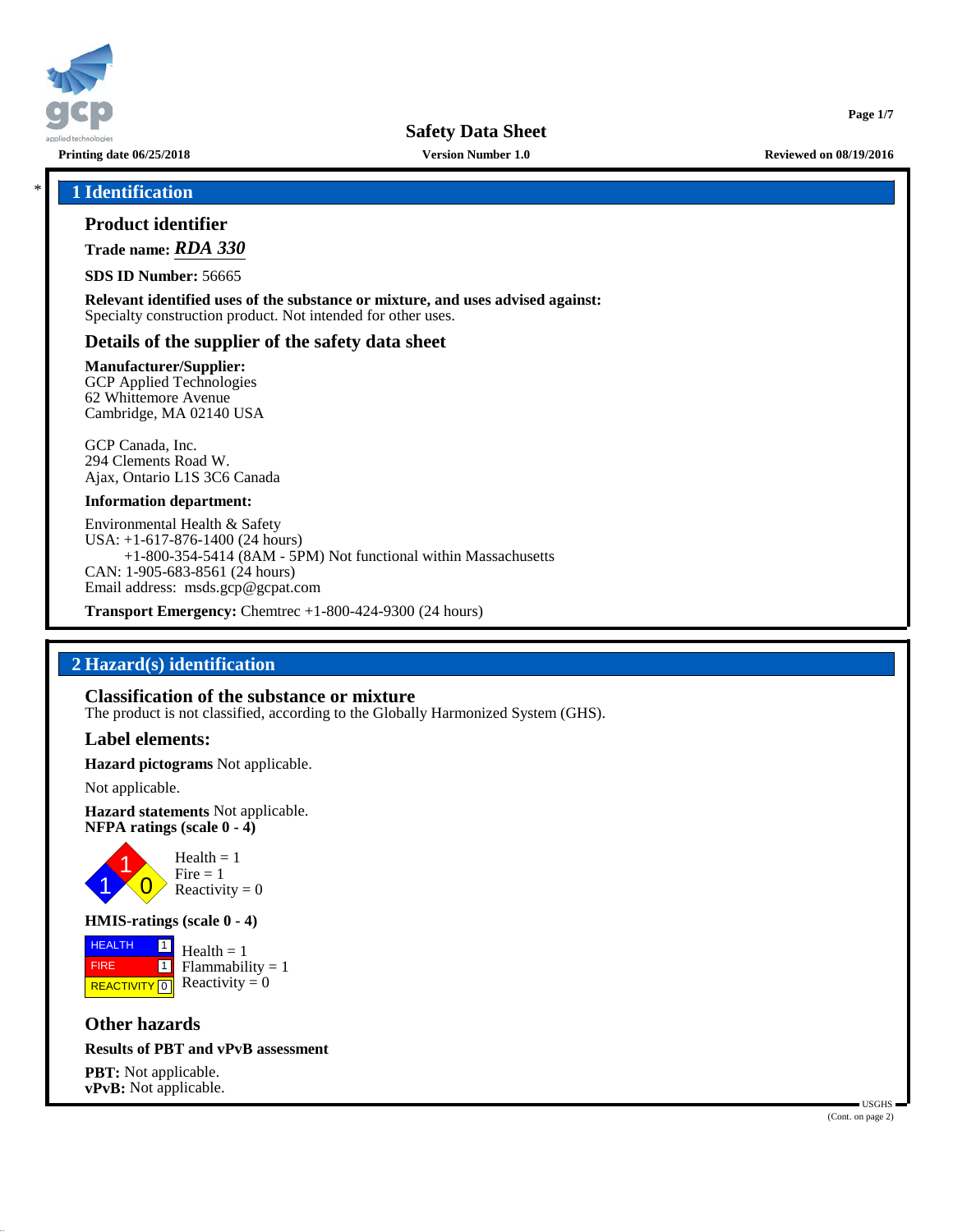(Cont. from page 1)

**Page 2/7**

# **3 Composition/information on ingredients**

# **Chemical characterization: Mixture**

**Hazardous components:** Not applicable.

## **4 First-aid measures**

#### **Description of first aid measures**

**General information:** Get medical advice/attention if you feel unwell.

#### **After inhalation:**

Supply fresh air. If required, provide artificial respiration. Keep patient warm. Consult doctor if symptoms persist.

#### **After skin contact:**

Immediately wash contaminated skin with soap or mild detergent and water. If this chemical soaks clothing, immediately remove clothing and wash skin.

After eye contact: Rinse cautiously with water for several minutes.

**After swallowing:**

Rinse mouth.

Do NOT induce vomiting.

**Information for doctor:**

**Most important symptoms and effects, both acute and delayed** No further relevant information available.

**Indication of any immediate medical attention and special treatment needed** No further relevant information available.

# **5 Fire-fighting measures**

**Special hazards arising from the substance or mixture** No further relevant information available.

**Additional information** Collect contaminated fire fighting water separately. It must not enter the sewage system.

### **6 Accidental release measures**

# **Personal precautions, protective equipment and emergency procedures**

Wear protective equipment. Keep unprotected persons away.

# **Methods and material for containment and cleaning up:**

Contain and/or absorb spill with inert material (i.e. sand, vermiculite) then place in a suitable container. Sweep up spilled product into receptacles.

#### **Reference to other sections**

See Section 7 for information on safe handling.

See Section 8 for information on personal protection equipment.

See Section 13 for disposal information.

# **7 Handling and storage**

#### **Handling:**

**Precautions for safe handling** Avoid contact with eyes, skin and clothing. Do not take internally. Practice good personal hygiene to avoid ingestion.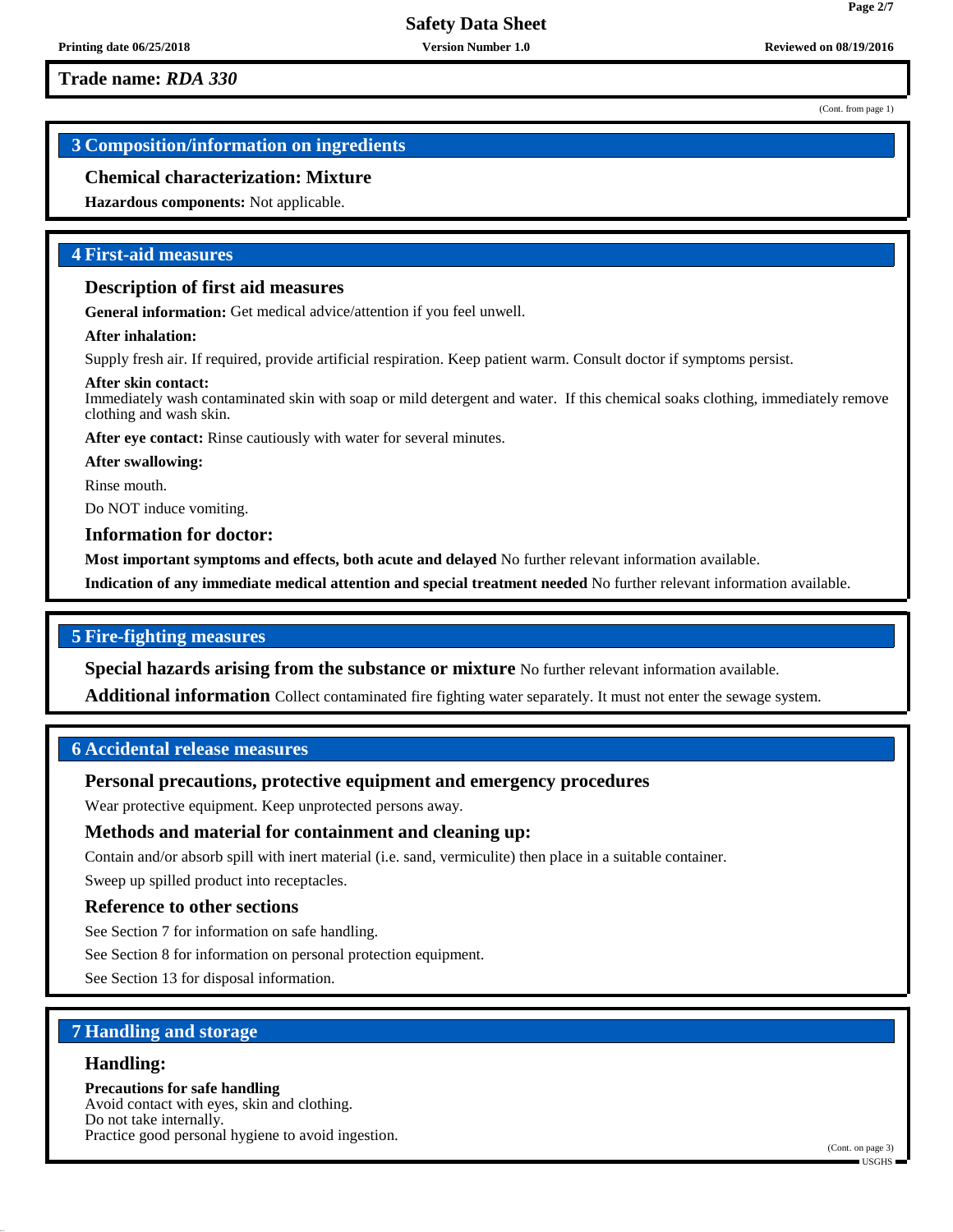**Safety Data Sheet**

**Printing date 06/25/2018 Version Number 1.0 Reviewed on 08/19/2016**

# **Trade name:** *RDA 330*

Use only with adequate ventilation. Wash clothing before reuse. FOR PROFESSIONAL USE ONLY. KEEP OUT OF CHILDREN'S REACH.

**Information about protection against explosions and fires:** No special measures required.

# **Conditions for safe storage, including any incompatibilities**

**Storage:**

**Information about storage in one common storage facility:** No special measures required.

**Further information about storage conditions:** Keep receptacle tightly sealed.

**Specific end use(s)** No further relevant information available.

# **8 Exposure controls/personal protection**

**Additional information about design of technical systems:** No further data; see item 7.

# **Control parameters**

**Components with limit values that require monitoring at the workplace:**

The product does not contain any relevant quantities of materials with critical values that have to be monitored at the workplace.

**Additional information:** The lists that were valid during the creation were used as basis.

# **Exposure controls**

**Personal protective equipment:**

**General protective and hygienic measures:** The usual precautionary measures for handling chemicals should be followed.

#### **Breathing equipment:**

Respiratory protection is not normally required. However, a chemical cartridge respirator with organic vapor cartridge and a prefilter for dusts/mists is required at or above the applicable exposure limits (consult exposure guidelines). If no limits exist, use an approved respirator whenever a vapor or mist is generated or if respiratory irritation occurs. Supplied air respirator (SCBA) is required at exposure levels above the capabilities of a chemical cartridge respirator.

#### **Protection of hands:**

Gloves should be worn to prevent skin contact and should be impermeable and resistant to the product. Rubber or other impervious gloves should be worn to prevent skin contact.

**Material of gloves** Gloves should be worn to prevent skin contact and should be impermeable and resistant to the product.

# **Eye protection:**



Safety glasses with side shield protection.

Safety glasses with side shields should be worn to prevent contact due to splashing. Under high vapor mist concentrations, tightly sealed goggles should be worn.



A face shield should also be worn if there is potential exposure to splash or spray.

# **Body protection:**

Use personal protective equipment as required.

Take off contaminated clothing.

(Cont. on page 4)

USGHS

(Cont. from page 2)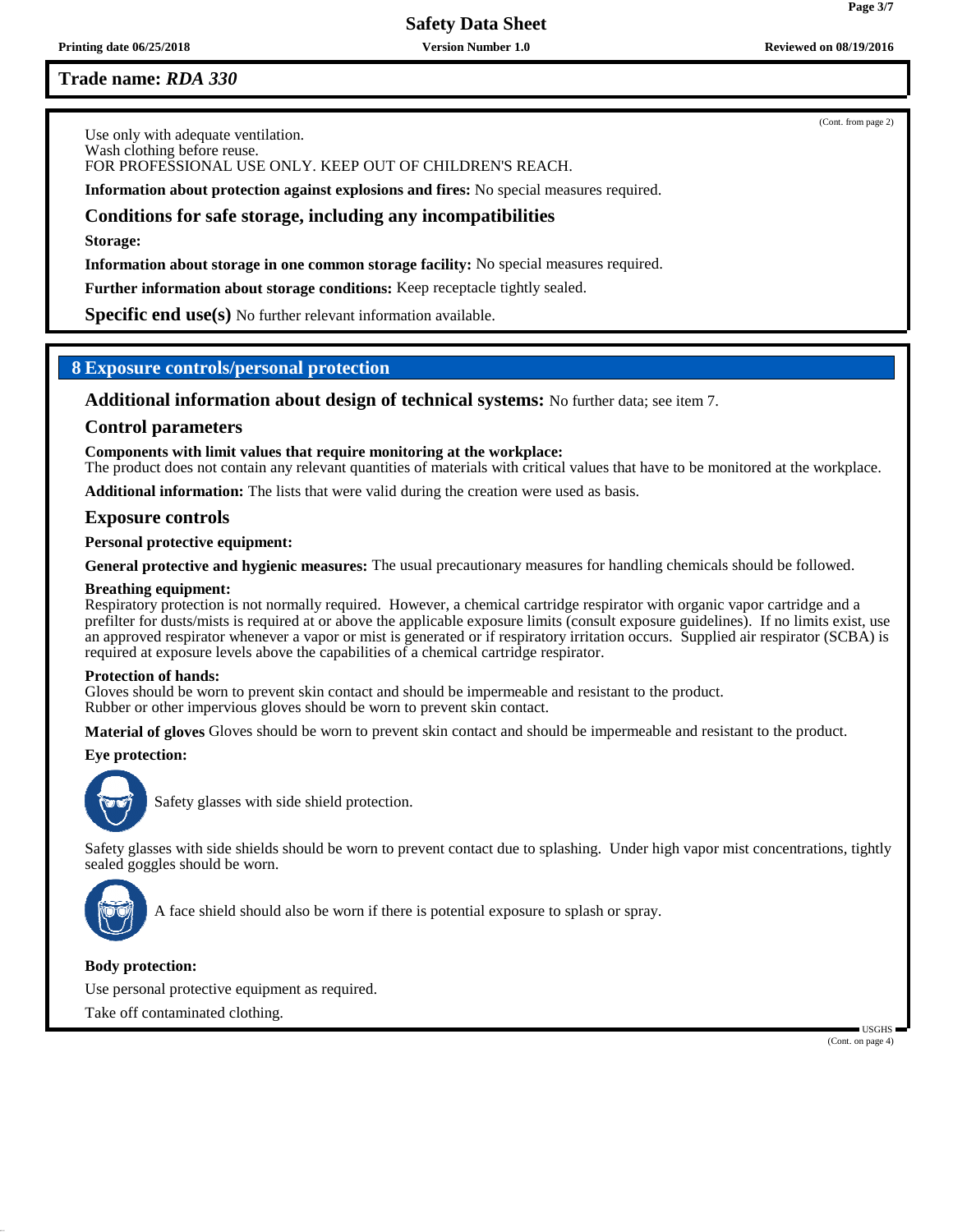(Cont. from page 3)

**Page 4/7**

|                                                                                                                                             | <b>9 Physical and chemical properties</b>                                                                          |  |  |
|---------------------------------------------------------------------------------------------------------------------------------------------|--------------------------------------------------------------------------------------------------------------------|--|--|
|                                                                                                                                             | Information on basic physical and chemical properties                                                              |  |  |
| <b>General Information</b><br>Appearance:<br>Form:<br>Color:<br>Odor:<br>Odor threshold:                                                    | Liquid<br>According to product specification<br>Characteristic<br>Not determined.                                  |  |  |
| pH-value $(\sim)$ at 20 °C (68 °F):                                                                                                         | 9                                                                                                                  |  |  |
| <b>Change in condition</b><br><b>Melting point/Melting range:</b><br><b>Boiling point/Boiling range:</b><br>Flash point:                    | Undetermined.<br>$> 100$ °C ( $>212$ °F)<br>> 93 °C (>199.4 °F)                                                    |  |  |
| <b>Flammability (solid, gaseous):</b>                                                                                                       | Not applicable.                                                                                                    |  |  |
| <b>Ignition temperature:</b>                                                                                                                | Undetermined.                                                                                                      |  |  |
| <b>Decomposition temperature:</b><br>Auto igniting:<br>Danger of explosion:                                                                 | Not determined.<br>Product is not self-igniting.<br>Product does not present an explosion hazard.                  |  |  |
| <b>Explosion limits:</b><br>Lower:<br><b>Upper:</b><br>VOC Content (max):                                                                   | Not determined.<br>Not determined.<br>Not determined.                                                              |  |  |
| Vapor pressure:<br>Density: (~) at 20 $^{\circ}$ C (68 $^{\circ}$ F)<br><b>Relative density</b><br>Vapor density<br><b>Evaporation</b> rate | Not determined.<br>$1.3$ g/cm <sup>3</sup> (10.8 lbs/gal)<br>Not determined.<br>Not determined.<br>Not determined. |  |  |
| Solubility in / Miscibility with<br>Water:                                                                                                  | Not miscible or difficult to mix.                                                                                  |  |  |
| Partition coefficient (n-octanol/water): Not determined.                                                                                    |                                                                                                                    |  |  |
| Viscosity:<br>Dynamic:<br>Kinematic:<br>Molecular weight                                                                                    | Not determined.<br>Not determined.<br>Not applicable.                                                              |  |  |
| <b>Other information</b>                                                                                                                    | No further relevant information available.                                                                         |  |  |

# **10 Stability and reactivity**

**Reactivity** Stable under normal conditions.

**Chemical stability**

**Thermal decomposition:** No decomposition if used according to specifications.

**Possibility of hazardous reactions** No dangerous reactions known.

**Conditions to avoid** No further relevant information available.

**Incompatible materials:** No further relevant information available.

**Hazardous decomposition products:** Carbon monoxide and carbon dioxide

Additional information: See section 7 for information on handling, storage and conditions to be avoided.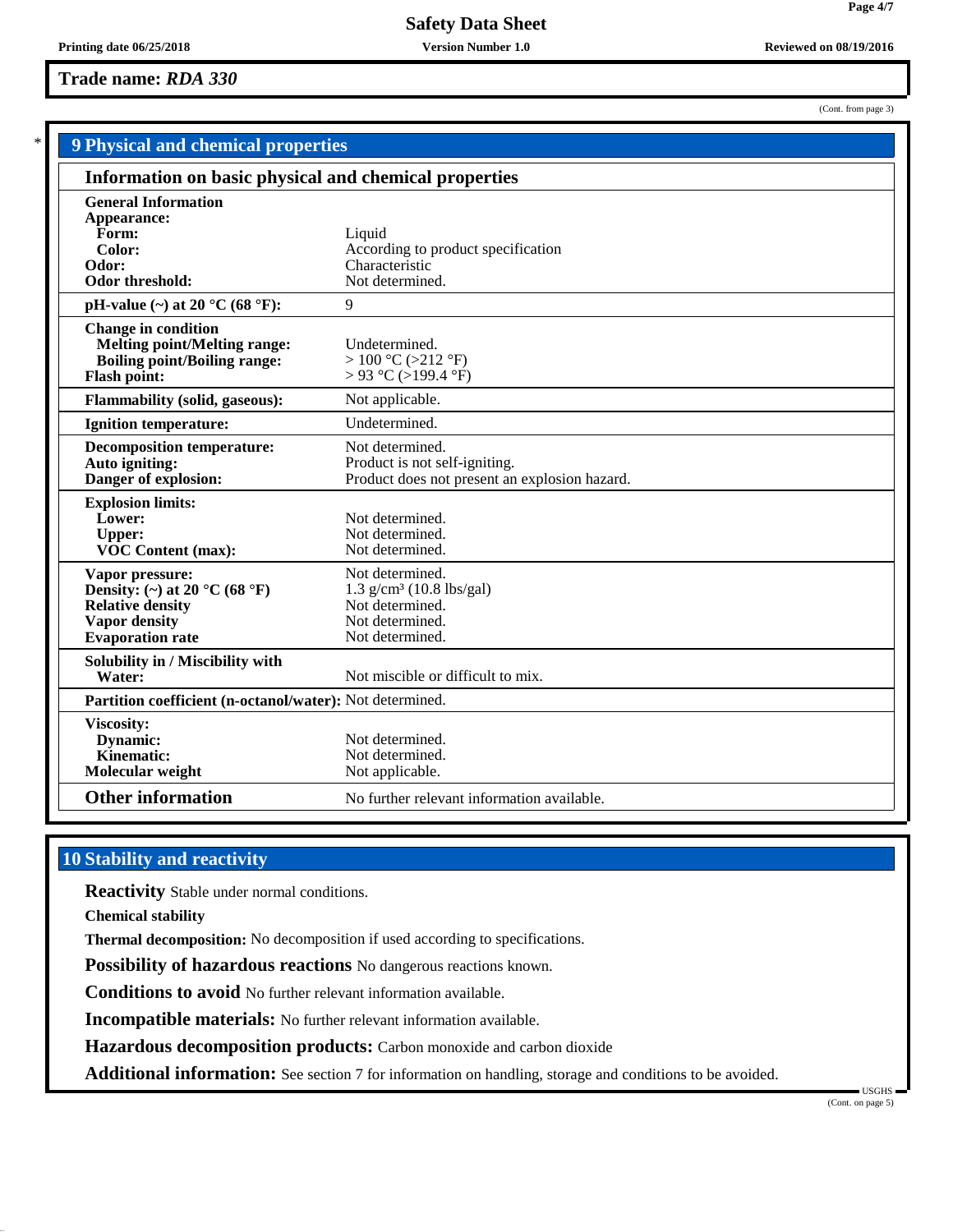# **11 Toxicological information**

# **Information on toxicological effects**

**Acute toxicity:**

#### **Primary irritant effect:**

**on the skin:** No irritating effect expected

**on the eye:** No irritating effect expected

**inhalation:** No irritating effect expected

**Additional toxicological information:**

#### **Carcinogenic categories**

**IARC (International Agency for Research on Cancer) Human Carcinogenicity:**

**Group 1- Positive, Group 2A- Probable, Group 2B- Possible, Group 3- Not Classifiable**

None of the ingredients is listed.

**NTP (National Toxicology Program)**

**K–Known to be carcinogenic, R–May reasonably be anticipated to be carcinogenic**

None of the ingredients is listed.

**OSHA-Ca (Occupational Safety & Health Administration)**

None of the ingredients is listed.

# **12 Ecological information**

#### **Toxicity**

**Aquatic toxicity:** No further relevant information available.

**Persistence and degradability** No further relevant information available.

#### **Behavior in environmental systems:**

**Bioaccumulative potential** No further relevant information available.

**Mobility in soil** No further relevant information available.

#### **Additional ecological information:**

**General notes:** Not known to be hazardous to water.

# **Results of PBT and vPvB assessment**

**PBT:** Not applicable. **vPvB:** Not applicable.

**Other adverse effects** No further relevant information available.

# **13 Disposal considerations**

# **Disposal methods:**

Consult all regulations (federal, state, provincial, local) or a qualified waste disposal firm when characterizing product for disposal. Dispose of waste in accordance with all applicable regulations.

#### **Recommendation:**



Must not be disposed of together with household garbage. Do not allow product to reach sewage system.

(Cont. from page 4)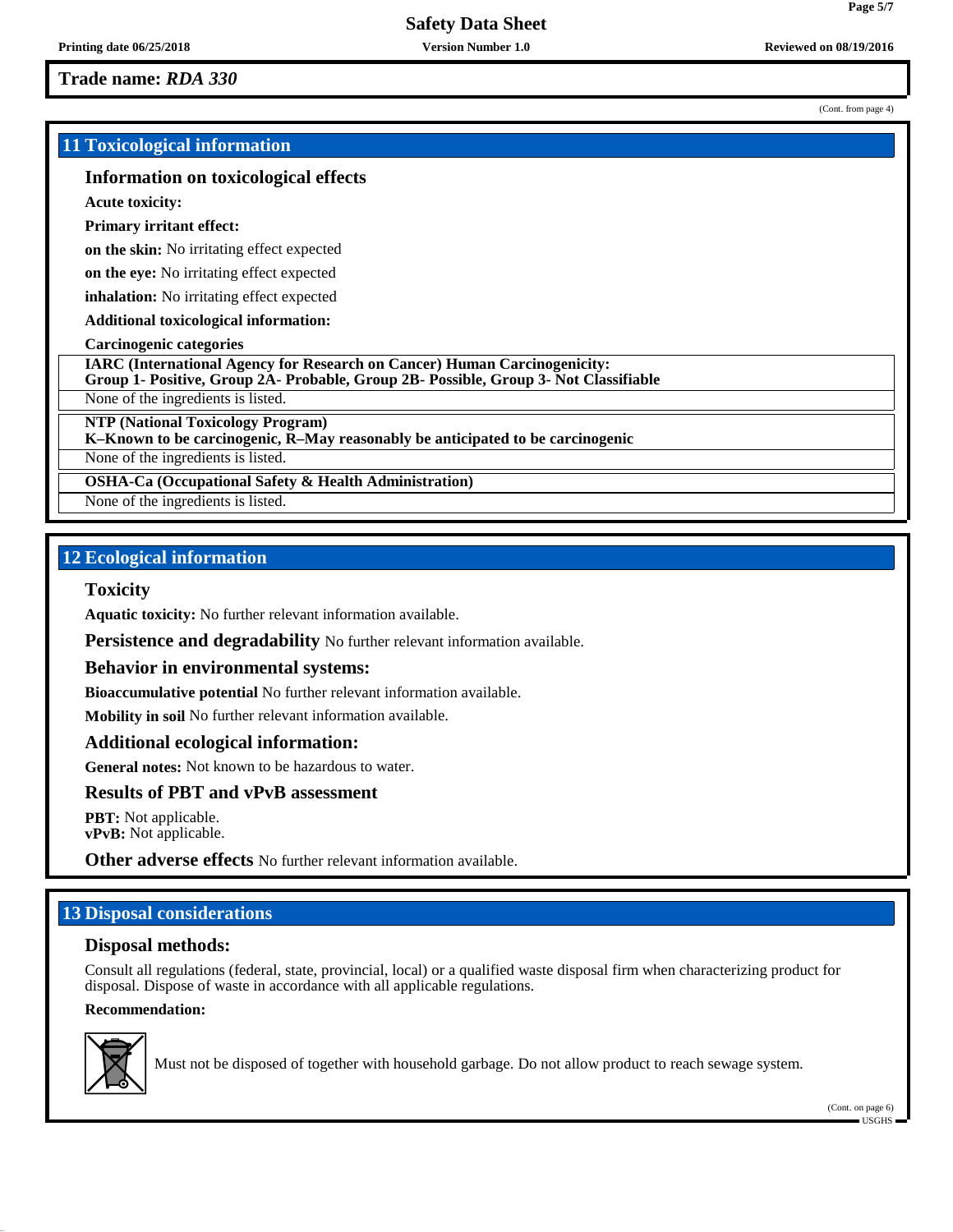# **Safety Data Sheet**

**Trade name:** *RDA 330*

**Uncleaned packagings:**

**Recommendation:** Dispose of contents/container in accordance with local/regional/national/international regulations.

| <b>14 Transport information</b>                           |                 |  |  |
|-----------------------------------------------------------|-----------------|--|--|
| <b>UN-Number</b><br>DOT, IMDG, IATA                       | Not applicable. |  |  |
| UN proper shipping name<br>DOT, IMDG, IATĀ                | Not applicable. |  |  |
| <b>Transport hazard class(es)</b>                         |                 |  |  |
| DOT, IMDG, IATA<br><b>Class</b>                           | Not applicable. |  |  |
| <b>Packing group</b><br>DOT, IMDG, IATA                   | Not applicable. |  |  |
| <b>Environmental hazards:</b><br><b>Marine pollutant:</b> | No              |  |  |
| <b>Special precautions for user Not applicable.</b>       |                 |  |  |
| <b>Transport/Additional information:</b>                  |                 |  |  |
| <b>DOT</b><br><b>Remarks:</b>                             | Not Regulated.  |  |  |
| <b>UN</b> "Model Regulation":                             | Not applicable. |  |  |

| <b>15 Regulatory information</b>                                                             |
|----------------------------------------------------------------------------------------------|
| <b>SARA (Superfund Amendments and Reauthorization Act)</b>                                   |
| Section 302/304 (extremely hazardous substances):                                            |
| None of the ingredients is listed.                                                           |
| Section 313 Reportable Ingredients (Chemicals present below reporting threshold are exempt): |
| None of the ingredients is listed.                                                           |
| SARA Section 312/Tier I & II Hazard Categories: None                                         |
| <b>North America Chemical Inventory Status</b>                                               |
| <b>TSCA (Toxic Substances Control Act - United States):</b>                                  |
| All ingredients are listed or exempt from listing unless otherwise noted below.              |
| <b>CEPA</b> (Canadian DSL):                                                                  |
| All ingredients are listed or exempt from listing unless otherwise noted below.              |
| <b>Right to Know Ingredient Disclosure:</b>                                                  |
| $57-50-1$ Sucrose                                                                            |
| 7732-18-5 Water                                                                              |
| California Proposition 65: (Substances <0.1% unless noted in Section 3)                      |
| <b>Chemicals known to cause cancer:</b>                                                      |
| None of the ingredients is listed.                                                           |
| Chemicals known to cause reproductive toxicity for females:                                  |
| None of the ingredients is listed.                                                           |
| Chemicals known to cause reproductive toxicity for males:                                    |
| None of the ingredients is listed.<br>(Cont. on page $7$ )                                   |

(Cont. from page 5)